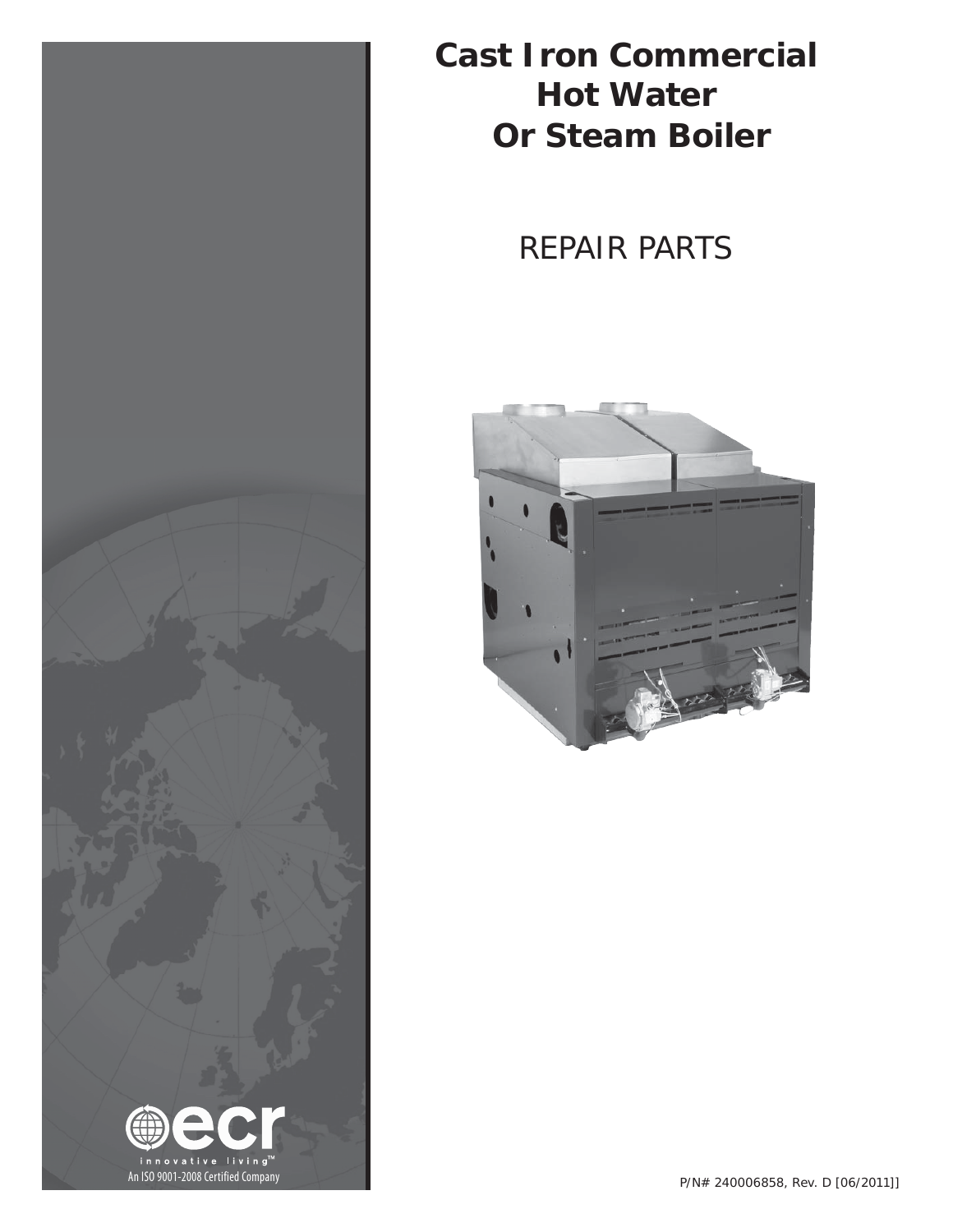|              |                          |                          |                          |                                            | *COMPONENT CART.          |                                       |                    |                    |                               |                      | ++JACKET<br>END          | +++BASE<br>END           |
|--------------|--------------------------|--------------------------|--------------------------|--------------------------------------------|---------------------------|---------------------------------------|--------------------|--------------------|-------------------------------|----------------------|--------------------------|--------------------------|
|              |                          | <b>MODEL</b>             |                          | 300                                        | 400                       | 500                                   |                    |                    | <b>STEAM</b><br>TRIM          |                      | CARTON<br><b>PANEL</b>   | CARTON<br><b>PANEL</b>   |
|              |                          | <b>SECTIONS</b>          |                          | $\succ$<br>ā                               | <b>QTY</b>                | QTY                                   | **WATER            | *** STEAM          | <b>LESS LOW</b><br>CARTON     |                      | QTY.                     | QTY.                     |
| <b>Model</b> | 41154051                 | 41154052<br><b>INNER</b> | 41154050<br>$\approx$    | $\ddot{ }$<br><b>ITEM</b>                  | ITEM#                     | ITEM#                                 | CARTON<br>TRIM     | CARTON<br>TRIM     | <b>CUTOFF</b><br><b>WATER</b> | CARTON<br><b>HAC</b> | 550001876<br>ITEM#       | 42557119<br>ITEM#        |
| 300          | $\overline{\phantom{0}}$ | $\sim$                   | $\overline{\phantom{0}}$ | 550001661<br>$\overline{\phantom{0}}$      | $\mathbf I$               | $\mathbf{I}$                          | 41200071<br>$WA-1$ | 41200061<br>$SA-1$ | 41200066                      | 550001676<br>300     | $\overline{ }$           | $\overline{\phantom{0}}$ |
| 400          | $\overline{\phantom{0}}$ | $\sim$                   | $\overline{}$            | $\mathbf I$                                | 550001662                 | $\mathbf I$                           | 41200071<br>$WA-1$ | 41200061<br>$SA-1$ | 41200066                      | 550001677<br>$400$   | $\overline{\phantom{0}}$ | $\overline{\phantom{0}}$ |
| 500          | $\overline{\phantom{0}}$ | 4                        | $\overline{\phantom{0}}$ | $\mathbf{I}$                               | $\mathbf{I}$              | 550001663                             | 41200071<br>$WA-1$ | 41200061<br>$SA-1$ | 41200066                      | 550001678<br>500     | $\overline{\phantom{0}}$ | $\overline{\phantom{a}}$ |
| 600          | $\overline{\phantom{0}}$ | 5                        | $\overline{\phantom{0}}$ | 661<br>550001<br>$\sim$                    | $\mathsf I$               | $\mathbf{I}$                          | 41200071<br>$WA-1$ | 41200062<br>$SA-2$ | 41200066                      | 550001679<br>600     | $\overline{\phantom{0}}$ | $\overline{\phantom{a}}$ |
| $700\,$      |                          | $\circ$                  | -                        | 1661<br>$\overline{\phantom{0}}$<br>550001 | 550001662                 | $\mathbf I$                           | 41200072<br>$WA-2$ | 41200062<br>$SA-2$ | 41200067                      | 550001680<br>700     | $\overline{\phantom{0}}$ | $\overline{\phantom{0}}$ |
| 800          |                          | $\overline{ }$           | -                        | $\mathbf{I}$                               | 550001662<br>2            | $\mathbf I$                           | 41200072<br>$WA-2$ | 41200063<br>$SA-3$ | 41200067                      | 550001681<br>800     | $\overline{\phantom{0}}$ | $\overline{\phantom{0}}$ |
| 900          | $\overline{\phantom{0}}$ | $\infty$                 |                          | $\mathbf I$                                | 550001662                 | 550001663<br>$\overline{\phantom{0}}$ | 41200072<br>$WA-2$ | 41200063<br>$SA-3$ | 41200067                      | 550001682<br>900     | $\overline{\phantom{0}}$ | $\overline{\phantom{0}}$ |
| 1000         |                          | $\circ$                  |                          | $\mathbf{I}$                               | $\mathbf{I}$              | 550001663<br>2                        | 41200072<br>$WA-2$ | 41200063<br>$SA-3$ | 41200067                      | 550001683<br>1000    | $\overline{\phantom{0}}$ |                          |
| 1100         | $\overline{\phantom{0}}$ | $\overline{10}$          | $\overline{\phantom{0}}$ | .661<br>550001<br>$\overline{ }$           | 550001662<br>$\mathbf{C}$ | $\mathbf{I}$                          | 41200072<br>$WA-2$ | 41200063<br>$SA-3$ | 41200067                      | 550001684<br>1100    | $\overline{\phantom{0}}$ |                          |
| 1200         |                          | $\Box$                   | $\overline{\phantom{0}}$ | $\mathbf{I}$                               | 550001662                 | $\mathbf{I}$                          | 41200073<br>$WA-3$ | 41200063<br>$SA-3$ | 41200068                      | 550001685<br>1200    | $\overline{\phantom{0}}$ |                          |
| 1300         | $\overline{\phantom{0}}$ | 12                       |                          | 661<br>550001<br>$\overline{ }$            | $\mathbf I$               | 550001663<br>$\mathbf{\sim}$          | 41200073<br>$WA-3$ | 41200063<br>$SA-3$ | 41200068                      | 550001686<br>1300    | $\overline{\phantom{0}}$ | $\overline{\phantom{0}}$ |
| 1400         | $\overline{\phantom{0}}$ | 13                       |                          | $\mathbf{I}$                               | 550001662                 | 550001663                             | 41200073<br>$WA-3$ | 41200063<br>$SA-3$ | 41200068                      | 550001687<br>1400    |                          | $\overline{\phantom{0}}$ |
| 1500         | $\overline{\phantom{0}}$ | $\overline{14}$          |                          |                                            | $\mathbf{I}$              | 550001663                             | 41200073<br>$WA-3$ | 41200064<br>$SA-4$ | 41200068                      | 550001688<br>1500    |                          | $\overline{\phantom{0}}$ |
| 1600         | $\overline{\phantom{0}}$ | 15                       |                          |                                            | 550001662                 | $\mathsf{I}$                          | 41200073<br>$WA-3$ | 41200064<br>$SA-4$ | 41200068                      | 550001689<br>1600    |                          |                          |
| 1700         |                          | $\mathfrak{I}6$          |                          | 550001661<br>$\overline{\phantom{0}}$      | 550001662                 | 550001663<br>$\mathcal{L}$            | 41200074<br>$WA-4$ | 41200064<br>$SA-4$ | 41200069                      | 550001690<br>1700    |                          |                          |

**COMPLETE BOILER MATERIAL LIST COMPLETE BOILER MATERIAL LIST**

# **COMPLETE BOILER MATERIAL LIST**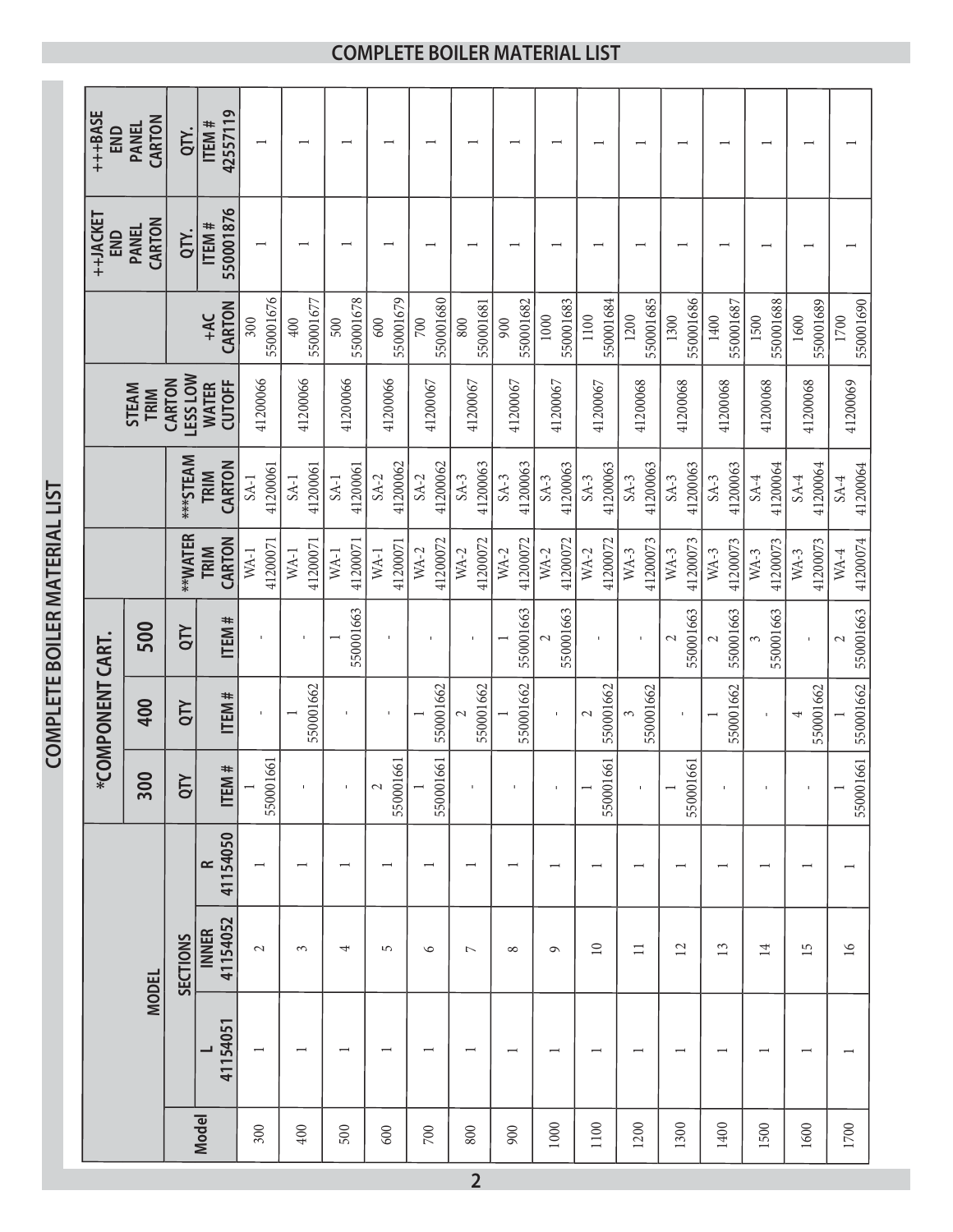| 550001691<br>1800  | 550001692<br>1900  | 550001693<br>2000  | 550001694<br>2100  | 550001695<br>2200  | 550001696<br>2300  | 550001697<br>2400  | 550001698<br>2500  | 550001699<br>2600  | 550001700<br>2700  | 550001701<br>2800  | 550001702<br>2900  | 550001703<br>3000    |
|--------------------|--------------------|--------------------|--------------------|--------------------|--------------------|--------------------|--------------------|--------------------|--------------------|--------------------|--------------------|----------------------|
| 41200069           | 41200069           | 41200069           | 41200069           | 41200069           | 41200069           | 41200069           | 41200069           | 41200070           | 41200070           | 41200070           | 41200070           | 41200070             |
| 41200064<br>$SA-4$ | 41200064<br>$SA-4$ | 41200064<br>$SA-4$ | 41200064<br>$SA-4$ | 41200064<br>$SA-4$ | 41200064<br>$SA-4$ | 41200065<br>$SA-5$ | 41200065<br>$SA-5$ | 41200065<br>$SA-5$ | 41200065<br>$SA-5$ | 41200065<br>$SA-5$ | 41200065<br>$SA-5$ | 41200065<br>$SA-5$   |
| 41200074<br>$WA-4$ | 41200074<br>$WA-4$ | 41200074<br>$WA-4$ | 41200074<br>$WA-4$ | 41200074<br>$WA-4$ | 41200074<br>$WA-4$ | 41200074<br>$WA-4$ | 41200074<br>$WA-4$ | 41200074<br>$WA-4$ | 41200075<br>$WA-5$ | 41200075<br>$WA-5$ | 41200075<br>$WA-5$ | 41200075<br>$WA-5$   |
| 550001663<br>2     | 550001663<br>3     | 550001663          | 550001663<br>3     | 550001663<br>2     | 550001663<br>3     | 550001663          | 550001663<br>5     | 550001663<br>4     | 550001663          | 550001663          | 550001663<br>5     | 550001663<br>$\circ$ |
| 550001662<br>2     | 550001662          |                    | I.                 | 550001662<br>3     | 550001662          | 550001662          |                    |                    | 550001662          | 550001662<br>2     | 550001662          |                      |
|                    |                    |                    | 550001661<br>2     |                    |                    |                    |                    | 550001661<br>2     | 550001661          |                    |                    |                      |
|                    |                    |                    |                    |                    |                    |                    |                    |                    |                    |                    |                    |                      |
| $\Box$             | $\overline{18}$    | $\overline{19}$    | $\Omega$           | 21                 | 22                 | 23                 | 24                 | 25                 | 26                 | 27                 | 28                 | 29                   |
|                    |                    |                    |                    |                    |                    |                    |                    |                    |                    |                    |                    |                      |
| 1800               | 1900               | 2000               | 2100               | 2200               | 2300               | 2400               | 2500               | 2600               | 2700               | 2800               | 2900               | 3000                 |

COMPONENT CARTON PARTS LIST **\* SEE PAGE 11 - COMPONENT CARTON PARTS LIST** ı SEE PAGE 11

 $\ast$ 

- **WATER TRIM CARTON PARTS LIST** \*\* SEE PAGE 10 -<br>\*\*\* SEE PAGE 10 -<br>\*\*\* SEE PAGES 4-5 -
- **\*\* SEE PAGE 10 WATER TRIM CARTON PARTS LIST**
- 
- **\*\*\* SEE PAGE 10 STEAM TRIM CARTON PARTS LIST**
- **+ SEE PAGES 4-5 ACCESSORY CARTON PARTS LIST** STEAM TRIM CARTON PARTS LIST<br>ACCESSORY CARTON PARTS LIST<br>JACKET END PANEL CARTON PARTS LIST<br>BASE END PANEL CARTON PARTS LIST
	- **++ SEE PAGE 11 JACKET END PANEL CARTON PARTS LIST**
		-
	- **+++SEE PAGE 6 BASE END PANEL CARTON PARTS LIS** ++ SEE PAGE 11<br>+++SEE PAGE 6

#### **COMPLETE BOILER MATERIAL LIST**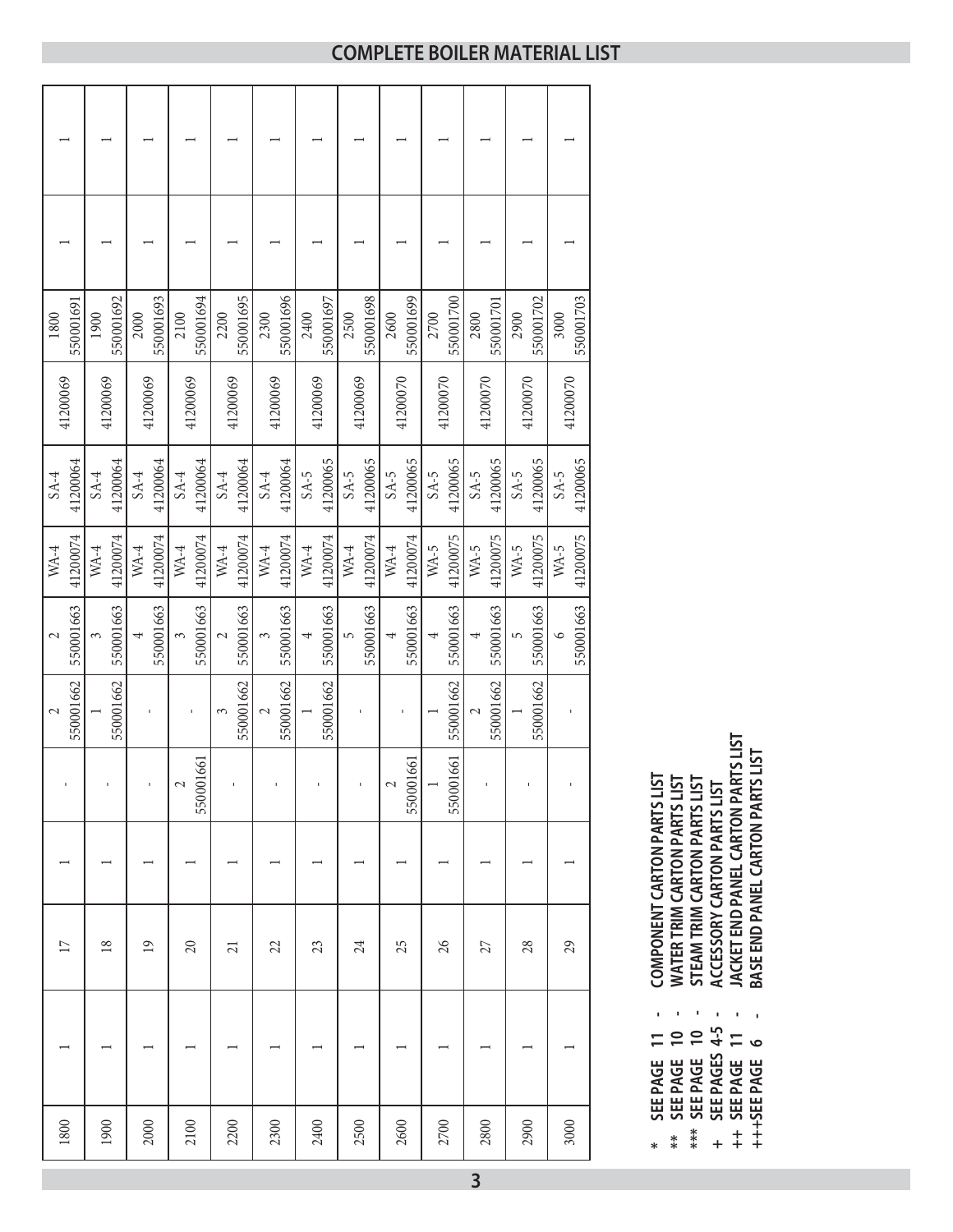### **ACCESSORY CARTON**

|                                                       |                 |                          |                          |                          |                          | <b>ACCESSORY CARTON</b>                    |                          |                          |                          |                          |                              |                          |                          |                          |
|-------------------------------------------------------|-----------------|--------------------------|--------------------------|--------------------------|--------------------------|--------------------------------------------|--------------------------|--------------------------|--------------------------|--------------------------|------------------------------|--------------------------|--------------------------|--------------------------|
|                                                       |                 |                          |                          |                          |                          | <b>BOILER MODEL NUMBERS AND QUANTITIES</b> |                          |                          |                          |                          |                              |                          |                          |                          |
| <b>PARTS</b><br><b>DESCRIPTION</b>                    | <b>PART NO.</b> | 300                      | 400                      | 500                      | 600                      | 700                                        | 800                      | 900                      | 1000                     | 1100                     | 1200                         | 1300                     | 1400                     | 1500                     |
| COMPLETE ACCY CRTN #                                  |                 | 550001676                | 550001677                | 550001679                | 550001680                | 550001681                                  | 550001682                | 550001683                | 550001684                | 550001684                | 550001685                    | 550001686                | 550001687                | 550001688                |
| 4" Push Nipples                                       | 43300977        | 6                        | 8                        | 10                       | 12                       | 14                                         | 16                       | 18                       | 20                       | 22                       | 24                           | 26                       | 28                       | 30                       |
| $5/8"$ - $11{\rm NC}$ x $7$<br>Stud                   | 14695304        | 6                        | 8                        | 10                       | 12                       | 14                                         | 16                       | 18                       | 20                       | 22                       | 24                           | 26                       | 28                       | 30                       |
| 5/8" - 11NC Hex<br>Nut                                | 1330005         | 12                       | 16                       | 20                       | 24                       | 28                                         | 32                       | 36                       | 40                       | 44                       | 48                           | 52                       | 56                       | 60                       |
| 5/8" Flat Washer                                      | 14695306        | 12                       | 16                       | 20                       | 24                       | 28                                         | 32                       | 36                       | 40                       | 44                       | 48                           | 52                       | 56                       | 60                       |
| Furnace Cement<br>- Pint                              | 1440001         | $\overline{2}$           | $\overline{2}$           | 2                        | $\overline{2}$           | $\overline{2}$                             | $\overline{2}$           | $\overline{2}$           | $\overline{2}$           | $\overline{2}$           | $\overline{2}$               | $\overline{2}$           | 2                        | $\overline{2}$           |
| FB-1 Fitting Bag                                      | 41200051        | $\mathbf{1}$             | $\mathbf{1}$             | $\mathbf{1}$             | $\overline{a}$           | L.                                         | $\overline{a}$           | $\overline{a}$           | $\overline{\phantom{a}}$ | $\overline{\phantom{a}}$ | $\overline{a}$               | $\frac{1}{2}$            | $\overline{a}$           | $\overline{a}$           |
| FB-2 Fitting Bag                                      | 41200052        | $\frac{1}{2}$            | L,                       | $\bar{\phantom{a}}$      | $\mathbf{1}$             | $\mathbf{1}$                               | $\mathbf{1}$             | $\mathbf{1}$             | $\mathbf{1}$             | $\overline{\phantom{a}}$ | ÷,                           | $\overline{a}$           | $\overline{\phantom{a}}$ | $\overline{a}$           |
| FB-3 Fitting Bag                                      | 41200053        | L,                       | L,                       | $\overline{a}$           | $\overline{a}$           | L.                                         | $\overline{a}$           | ÷,                       | L                        | 1                        | $\mathbf{1}$                 | $\mathbf{1}$             | $\mathbf{1}$             | $\mathbf{1}$             |
| FB-4 Fitting Bag                                      | 41200054        | L,                       | L,                       | $\bar{\phantom{a}}$      | $\overline{\phantom{a}}$ | L.                                         | $\overline{a}$           | L                        | L                        | $\bar{\phantom{a}}$      | $\overline{a}$               | $\overline{\phantom{a}}$ | $\frac{1}{2}$            | $\overline{a}$           |
| FB-5 Fitting Bag                                      | 41200055        | ÷,                       | J.                       |                          | $\overline{a}$           | ÷.                                         | L.                       | L,                       |                          |                          | ÷,                           | $\overline{a}$           | $\bar{\phantom{a}}$      | ä,                       |
| FB-6 Fitting Bag                                      | 41200056        | $\overline{\phantom{a}}$ | ÷,                       | $\overline{\phantom{a}}$ | $\overline{\phantom{a}}$ | $\overline{\phantom{a}}$                   | ÷,                       | $\overline{\phantom{a}}$ | L,                       | $\overline{\phantom{a}}$ | $\overline{\phantom{a}}$     | $\overline{a}$           | $\overline{\phantom{a}}$ | $\overline{\phantom{a}}$ |
| User's Information<br>Manual                          | 240006925X      | $\mathbf{1}$             | $\mathbf{1}$             | $\mathbf{1}$             | $\mathbf{1}$             | $\mathbf{1}$                               | $\mathbf{1}$             | $\mathbf{1}$             | $\mathbf{1}$             | $\mathbf{1}$             | $\mathbf{1}$                 | $\mathbf{1}$             | $\mathbf{1}$             | $\mathbf{1}$             |
| Installation,<br>Operation &<br>Maintenance<br>Manual | 240006636X      | $\mathbf{1}$             | 1                        | $\mathbf{1}$             | $\mathbf{1}$             | 1                                          | $\mathbf{1}$             | $\mathbf{1}$             | $\mathbf{1}$             | 1                        | 1                            | $\mathbf{1}$             | $\mathbf{1}$             | $\mathbf{1}$             |
| 3/4" Drain Valve                                      | 14622001        | $\mathbf{1}$             | $\mathbf{1}$             | $\mathbf{1}$             | $\mathbf{1}$             | $\mathbf{1}$                               | $\mathbf{1}$             | $\mathbf{1}$             | $\mathbf{1}$             | $\mathbf{1}$             | $\mathbf 1$                  | $\mathbf{1}$             | $\mathbf 1$              | $\mathbf{1}$             |
| Nipple Paste - 4oz.                                   | 14691302        | $\mathbf{1}$             | $\mathbf{1}$             | $\mathbf{1}$             | $\mathbf{1}$             | $\mathbf{1}$                               | $\mathbf{1}$             | $\mathbf{1}$             | $\mathbf{1}$             | $\mathbf{1}$             | $\mathbf{1}$                 | $\mathbf{1}$             | $\mathbf{1}$             | $\mathbf{1}$             |
| Switch High Pres-<br>sure Gas                         | 1500001         | $\frac{1}{2}$            | $\overline{a}$           |                          |                          |                                            |                          | ۰                        | $\overline{a}$           | $\overline{a}$           | $\qquad \qquad \blacksquare$ | $\overline{a}$           |                          | $\overline{a}$           |
| 1" Sq. Head Plugs                                     | 1395004         | $\,4\,$                  | $\overline{4}$           | $\overline{4}$           | $\overline{4}$           | $\overline{4}$                             | $\overline{4}$           | $\overline{4}$           | $\overline{4}$           | $\overline{4}$           | $\overline{4}$               | $\overline{4}$           | $\sqrt{4}$               | $\overline{4}$           |
| Junction Box<br>Assembly 1-3 Base                     | 550001804       | $\mathbf{1}$             | $\mathbf{1}$             | $\mathbf{1}$             | $\mathbf{1}$             | $\mathbf{1}$                               | $\mathbf{1}$             | $\mathbf{1}$             | $\mathbf{1}$             | $\mathbf{1}$             | $\mathbf{1}$                 | $\mathbf{1}$             | $\mathbf{1}$             | $\mathbf{1}$             |
| Junction Box As-<br>sembly 4,5,6 Base                 | 550001806       | ÷,                       | ÷,                       | $\overline{\phantom{a}}$ | $\overline{\phantom{a}}$ | $\overline{a}$                             |                          | ÷,                       | $\overline{\phantom{a}}$ | $\overline{\phantom{a}}$ | $\overline{a}$               | ÷,                       | ÷,                       | L,                       |
| 250VA<br>Transformer                                  | 550001803       | $\overline{\phantom{a}}$ | $\overline{\phantom{a}}$ | $\overline{\phantom{a}}$ | $\overline{\phantom{a}}$ | $\overline{\phantom{a}}$                   | $\overline{\phantom{a}}$ | $\overline{\phantom{0}}$ | $\overline{\phantom{a}}$ | $\overline{\phantom{a}}$ | ÷,                           | $\overline{\phantom{a}}$ | $\overline{\phantom{a}}$ | $\overline{\phantom{a}}$ |
| Hercules Gripp 1/4<br>Pint                            | 14691302        | $\mathbf{1}$             | $\mathbf{1}$             | $\mathbf{1}$             | $\mathbf{1}$             | $\mathbf 1$                                | $\mathbf{1}$             | $\mathbf{1}$             | $\overline{c}$           | $\overline{c}$           | $2\,$                        | $\overline{c}$           | $\boldsymbol{2}$         | $\overline{2}$           |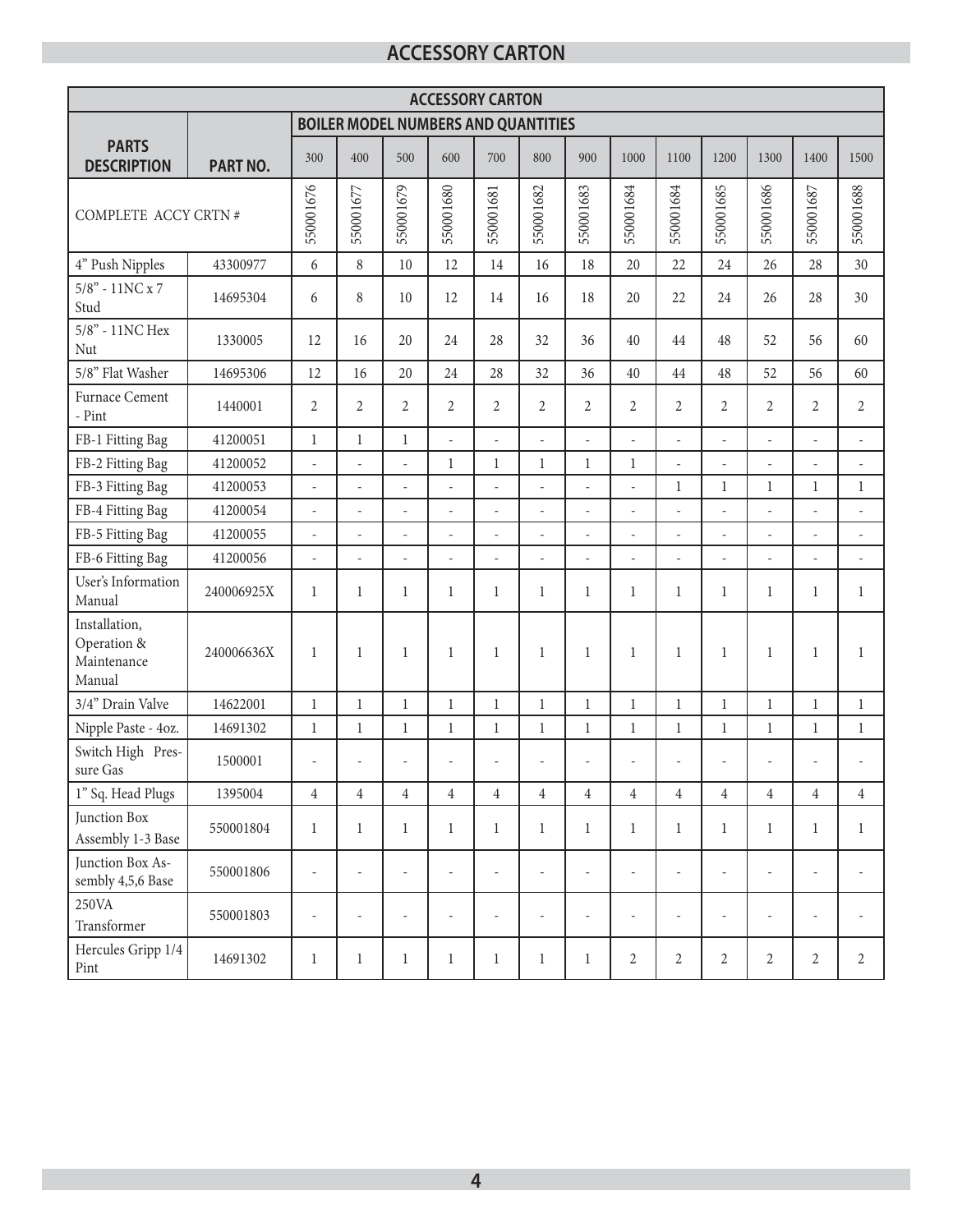## **ACCESSORY CARTON**

|                          |                                                        |                          |                          |                          | <b>ACCESSORY CARTON - continued</b> |                          |                          |                          |                |                          |                          |                          |                          |                          |
|--------------------------|--------------------------------------------------------|--------------------------|--------------------------|--------------------------|-------------------------------------|--------------------------|--------------------------|--------------------------|----------------|--------------------------|--------------------------|--------------------------|--------------------------|--------------------------|
|                          | <b>BOILER MODEL NUMBERS AND QUANTITIES - continued</b> |                          |                          |                          |                                     |                          |                          |                          |                |                          |                          |                          |                          |                          |
| 1600                     | 1700                                                   | 1800                     | 1900                     | 2000                     | 2100                                | 2200                     | 2300                     | 2400                     | 2500           | 2600                     | 2700                     | 2800                     | 2900                     | 3000                     |
| 550001689                | 550001690                                              | 550001691                | 550001692                | 550001693                | 550001694                           | 550001695                | 550001696                | 550001697                | 550001698      | 550001699                | 550001700                | 550001701                | 550001702                | 550001703                |
| 32                       | 34                                                     | 36                       | 38                       | 40                       | 42                                  | 44                       | 46                       | 48                       | 50             | 52                       | 54                       | 56                       | 58                       | 60                       |
| 32                       | 34                                                     | 36                       | 38                       | 40                       | 42                                  | 44                       | 46                       | 48                       | 50             | 52                       | 54                       | 56                       | 58                       | 60                       |
| 64                       | 68                                                     | 72                       | 76                       | 80                       | 84                                  | 88                       | 92                       | 96                       | 100            | 104                      | 108                      | 112                      | 116                      | 120                      |
| 64                       | 68                                                     | 72                       | 76                       | 80                       | 84                                  | 88                       | 92                       | 96                       | 100            | 104                      | 108                      | 112                      | 116                      | 120                      |
| $\overline{2}$           | $\overline{2}$                                         | $\overline{4}$           | $\overline{4}$           | $\overline{4}$           | $\overline{4}$                      | 4                        | $\overline{4}$           | $\overline{4}$           | $\overline{4}$ | $\overline{4}$           | $\overline{4}$           | $\overline{4}$           | $\overline{4}$           | $\overline{4}$           |
| $\overline{\phantom{a}}$ | $\frac{1}{2}$                                          | $\blacksquare$           | $\overline{\phantom{a}}$ | $\overline{\phantom{a}}$ | $\overline{\phantom{0}}$            | $\blacksquare$           | $\overline{\phantom{a}}$ | $\blacksquare$           | ÷              | $\overline{\phantom{a}}$ | $\overline{\phantom{0}}$ | $\overline{\phantom{a}}$ | $\overline{\phantom{a}}$ | $\frac{1}{2}$            |
| $\frac{1}{2}$            | $\frac{1}{2}$                                          | $\overline{\phantom{a}}$ | $\overline{\phantom{a}}$ | $\frac{1}{2}$            | $\frac{1}{2}$                       | $\overline{\phantom{a}}$ | $\overline{\phantom{a}}$ | ÷,                       | $\frac{1}{2}$  | $\overline{\phantom{a}}$ | $\overline{a}$           | $\overline{\phantom{a}}$ | $\frac{1}{2}$            | ÷,                       |
| $\overline{\phantom{a}}$ | $\overline{\phantom{a}}$                               | $\bar{\phantom{a}}$      | $\overline{\phantom{a}}$ | $\overline{\phantom{a}}$ | $\overline{\phantom{a}}$            | $\overline{\phantom{a}}$ | $\overline{\phantom{a}}$ | $\overline{\phantom{a}}$ | $\overline{a}$ | $\overline{\phantom{a}}$ | $\overline{\phantom{a}}$ | $\overline{\phantom{a}}$ | $\frac{1}{2}$            | $\blacksquare$           |
| $\mathbf{1}$             | $\mathbf 1$                                            | $\mathbf{1}$             | $\mathbf{1}$             | $\mathbf{1}$             | ÷,                                  | ÷,                       | $\overline{\phantom{a}}$ | $\overline{\phantom{a}}$ | ä,             | $\overline{\phantom{m}}$ | $\overline{\phantom{a}}$ | ÷,                       | ÷,                       | $\overline{\phantom{a}}$ |
| $\overline{a}$           | $\overline{\phantom{a}}$                               | $\overline{\phantom{a}}$ | $\overline{\phantom{a}}$ | $\frac{1}{2}$            | $\mathbf{1}$                        | $\mathbf{1}$             | $\mathbf{1}$             | $\mathbf{1}$             | $\mathbf{1}$   |                          |                          |                          |                          |                          |
| ÷,                       | $\overline{\phantom{m}}$                               | $\overline{\phantom{a}}$ | $\overline{\phantom{m}}$ | ÷,                       | $\overline{\phantom{m}}$            | $\overline{\phantom{a}}$ | $\overline{\phantom{m}}$ | $\overline{\phantom{a}}$ | $\overline{a}$ | $\mathbf 1$              | $\mathbf{1}$             | $\,1$                    | $\mathbf 1$              | $\,1$                    |
| $\mathbf{1}$             | 1                                                      | 1                        | $\mathbf{1}$             | 1                        | $\mathbf{1}$                        | 1                        | $\mathbf{1}$             | $\mathbf{1}$             | 1              | $\mathbf{1}$             | $\mathbf{1}$             | $\mathbf{1}$             | 1                        | $\mathbf{1}$             |
| 1                        | 1                                                      | 1                        | 1                        | $\mathbf{1}$             | 1                                   | $\mathbf{1}$             | $\mathbf{1}$             | 1                        | $\mathbf{1}$   | 1                        | $\mathbf{1}$             | $\mathbf{1}$             | 1                        | $\mathbf{1}$             |
| $\mathbf{1}$             | $\mathbf{1}$                                           | $\mathbf{1}$             | $\mathbf{1}$             | $\mathbf{1}$             | $\mathbf{1}$                        | $\,1$                    | $\mathbf{1}$             | $\mathbf{1}$             | $\mathbf{1}$   | $\mathbf{1}$             | $\mathbf{1}$             | $\mathbf{1}$             | $\mathbf 1$              | $\,1$                    |
| $\mathbf{1}$             | $\mathbf{1}$                                           | $\mathbf{1}$             | $\mathbf 1$              | $\mathbf{1}$             | $\mathbf{1}$                        | $\mathbf{1}$             | $\mathbf{1}$             | $\mathbf{1}$             | $\mathbf{1}$   | $\mathbf 1$              | $\mathbf{1}$             | $\mathbf{1}$             | $\mathbf 1$              | $\mathbf{1}$             |
| $\overline{a}$           | $\overline{a}$                                         | $\overline{a}$           | $\overline{\phantom{a}}$ | $\overline{\phantom{a}}$ | $\overline{a}$                      | ÷,                       | $\overline{\phantom{a}}$ | $\overline{a}$           | ä,             | $\mathbf{1}$             | $\mathbf{1}$             | $\mathbf{1}$             | $\mathbf{1}$             | $\,1$                    |
| $\overline{4}$           | $\sqrt{4}$                                             | $\overline{4}$           | $\,4$                    | $\sqrt{4}$               | $\,4\,$                             | $\sqrt{4}$               | $\sqrt{4}$               | $\,4\,$                  | $\sqrt{4}$     | $\overline{4}$           | $\overline{4}$           | $\,4\,$                  | $\overline{4}$           | $\,4\,$                  |
| $\overline{\phantom{0}}$ | ÷,                                                     | ÷,                       | $\overline{\phantom{a}}$ | $\overline{\phantom{a}}$ | $\overline{\phantom{a}}$            | ÷                        | $\blacksquare$           | $\overline{\phantom{a}}$ | ÷,             | $\overline{\phantom{a}}$ | $\overline{\phantom{a}}$ | $\overline{\phantom{a}}$ | $\overline{\phantom{a}}$ | $\overline{\phantom{a}}$ |
| $\mathbf{1}$             | $\mathbf{1}$                                           | $\mathbf{1}$             | $\mathbf{1}$             | $\mathbf{1}$             | $\mathbf{1}$                        | $\mathbf{1}$             | $\mathbf{1}$             | $\mathbf{1}$             | $\mathbf{1}$   | $\mathbf{1}$             | $\mathbf{1}$             | $\mathbf{1}$             | $\mathbf{1}$             | $\,1$                    |
| $\mathbf{1}$             | $\mathbf{1}$                                           | $\mathbf{1}$             | $\mathbf{1}$             | $\mathbf{1}$             | $\mathbf{1}$                        | $\mathbf{1}$             | $\mathbf{1}$             | $\mathbf{1}$             | $\mathbf{1}$   | $\mathbf{1}$             | $\mathbf{1}$             | $\mathbf{1}$             | $\mathbf{1}$             | $\mathbf{1}$             |
| $2\,$                    | $\overline{2}$                                         | $\sqrt{2}$               | $\overline{2}$           | $\mathfrak{Z}$           | $\mathfrak{Z}$                      | $\mathfrak{Z}$           | $\mathfrak{Z}$           | $\mathfrak{Z}$           | $\mathfrak{Z}$ | $\mathfrak{Z}$           | $\mathfrak{Z}$           | $\mathfrak{Z}$           | $\mathfrak{Z}$           | $\mathfrak{Z}$           |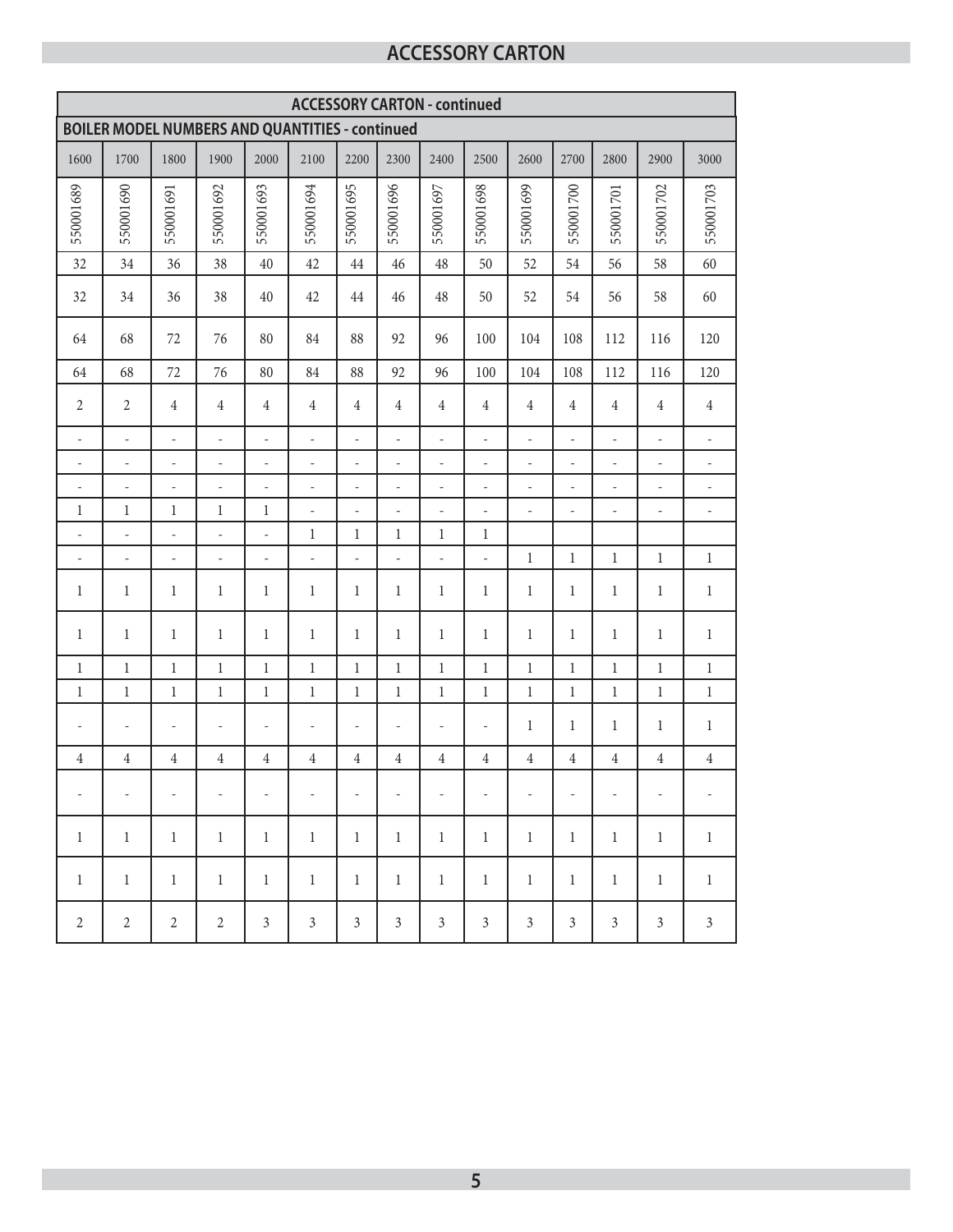#### **BASE MATERIAL LIST Base Assembly** $1c$   $1b$ 6 12 11 8 7 9 11 INSTALL **BURNER** INSTALL BURNER DOOR поок 5  $2c$ 4c  $\frac{4c}{3}$   $\frac{10a}{2b}$  6  $\frac{1}{4b}$  $10b$   $9$   $10a$ **550001667 550001668 550001669 KIT includes COMPLETE ASSEMBLY Includes Includes MODEL 300 400 500 PART NO. QTY. QTY. QTY. No. PARTS DESCRIPTION** 1a 300 Base *(Not Shown)* 42557123 1 - - 1b  $|400\text{ Base}$  1 1c  $\begin{vmatrix} 500 \text{ Base} \end{vmatrix}$  1  $\begin{vmatrix} 42557125 \end{vmatrix}$  -  $\begin{vmatrix} -1 \end{vmatrix}$  -  $\begin{vmatrix} 1 \end{vmatrix}$ 2a 300 Fire Door *(Not Shown)* 42557133 1 - - 2b 400 Fire Door 42557134 - 1 - 2c 500 Fire Door 42557135 - - 1 3 Orifice #30 *(In Manifold)* 14615310 6 8 10 4a 300 Manifold *(Not Shown)* 240006633 1 - - 4b 400 Manifold 240006634 - 1 - 4c 500 Manifold 240006635 - - 1 5 Main Burner 14615302 5 7 9 6 Main Burner with Pilot Bracket 14615301 1 1 1 7 Pilot with Ignition Wire 14662099 1 1 1 8 Pilot Mounting Bracket 1 1 42557029 1 1 1 1 1 9 Pilot Tubing 14615005 1 1 1 10a | VR8304M Gas Valve (300 & 400 Base) 14662315 1 1 1 1 1 1 - 1 10b 7000 DERHC Gas Valve *(500 Base)* 14663001 - 14663001 1 11 Base End Panels *(Left & Right)* - Not available individually 1 42557119 1 12 Base Side Insulation, Right & Left 13702230 2 13 Front Base Insulation- 1x3x12.25'' (not shown) 420001043 1 14 Front Base Insulation- 1x3x16.50'' (not shown) 420001044 1

15 Front Base Insulation- 1x3x20.75'' (not shown) 420001045 1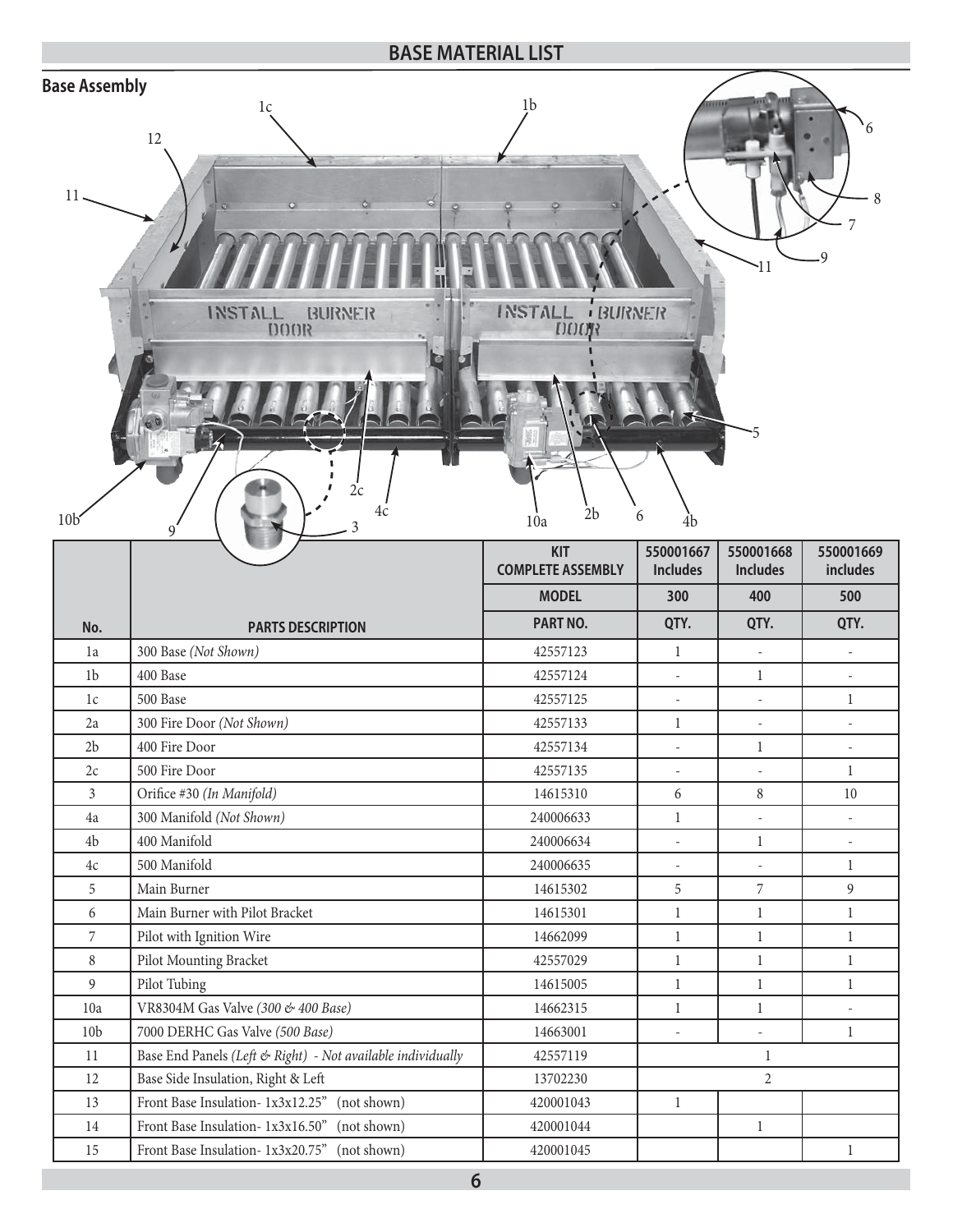# **Control Assembly**



|     |                                        | <b>CONTROL ASSEMBLY</b>       |                            |                 |
|-----|----------------------------------------|-------------------------------|----------------------------|-----------------|
|     |                                        | <b>Control Panel Assembly</b> | Control Panel Assembly 500 |                 |
|     |                                        | 300 & 400 Base                | Base                       |                 |
|     | <b>COMPLETE CONTROL PANEL ASSEMBLY</b> | 5500001801                    | 550001802                  |                 |
| NO. | <b>PARTS DESCRIPTION</b>               | PART NO.                      | PART NO.                   | <b>QUANTITY</b> |
|     | <b>Intermittent Pilot Module</b>       | 14662070                      | 14662070                   |                 |
| 2   | Control Mounting Panel                 | 109006832                     | 109006832                  |                 |
| 3   | <b>Base Power Harness</b>              | 240006732                     | 240006732                  |                 |
| 4   | Spark Control Harness                  | 240006625                     | 240006625                  |                 |
| 5A  | Harness Gas Valve                      | 240006624                     |                            |                 |
| 5B  | Harness Gas Valve                      |                               | 240006841                  |                 |

# **250VA Transformer Assembly**



|     |                                      | <b>250VA TRANSFORMER ASSEMBLY</b> |                         |
|-----|--------------------------------------|-----------------------------------|-------------------------|
|     | <b>COMPLETE TRANSFORMER ASSEMBLY</b> |                                   | <b>MODELS 1600-3000</b> |
|     | 550001803                            |                                   |                         |
| NO. | PARTS DESCRIPTION                    | PART NO.                          | Quantity                |
|     | Transformer                          | 1551005                           |                         |
|     | Harness                              | 240006696                         |                         |
|     | Mounting Bracket                     | 109006825                         |                         |
|     |                                      | -                                 |                         |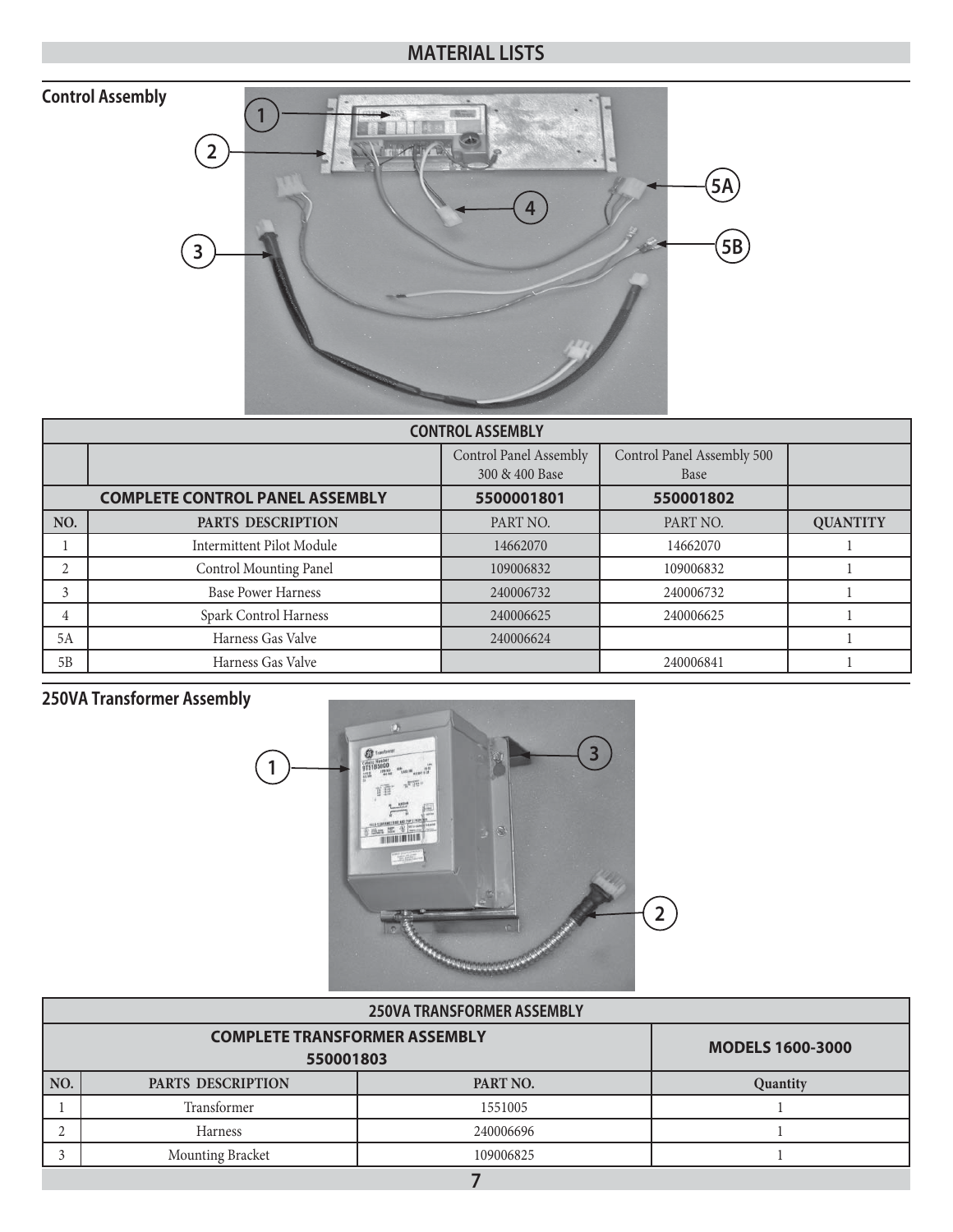#### **JUNCTION BOX ASSEMBLY 550001804**



#### **JUNCTION BOX ASSEMBLY 550001806**

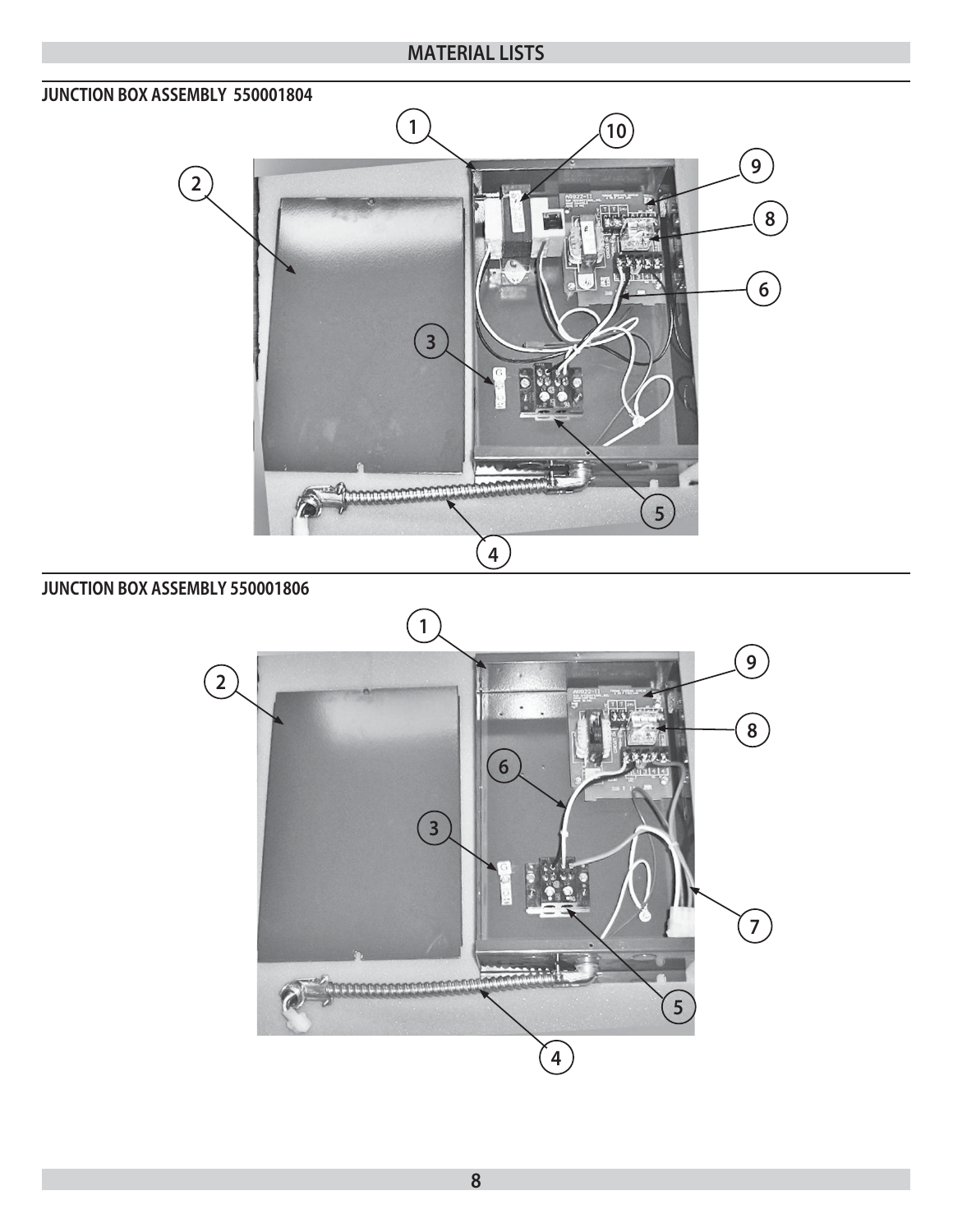|                | <b>JUNCTION BOX ASSEMBLY</b>                               |                 |                           |                            |
|----------------|------------------------------------------------------------|-----------------|---------------------------|----------------------------|
|                |                                                            |                 | <b>MODELS</b><br>300-1500 | <b>MODELS</b><br>1600-3000 |
|                | <b>COMPLETE JUNCTION BOX ASSEMBLY 1-3 BASE -</b>           | 550001804       |                           |                            |
|                | <b>COMPLETE JUNCTION BOX ASSEMBLY 4-6 BASE - 550001806</b> |                 |                           |                            |
| NO.            | <b>PARTS DESCRIPTION</b>                                   | <b>PART NO.</b> | QTY.                      | QTY.                       |
|                | Junction Box                                               | 109006843       |                           |                            |
| $\mathfrak{D}$ | <b>Box Cover</b>                                           | 109006844       |                           |                            |
| 3              | Ground Lug                                                 | 212000015       |                           |                            |
| 4              | Harness, Main Burner                                       | 240006699       |                           |                            |
| 5              | Terminal Block                                             | 212000014       | 1                         |                            |
| 6              | Harness, Relay Power                                       | 240006697       |                           |                            |
| 7              | Harness, Transformer                                       | 240006698       |                           |                            |
| 8              | AR822II Control Board                                      | 240006685       |                           |                            |
| 9              | Relay on AR822II                                           | R35C            |                           |                            |
| 10             | Transformer 75VA                                           | 240006995       |                           |                            |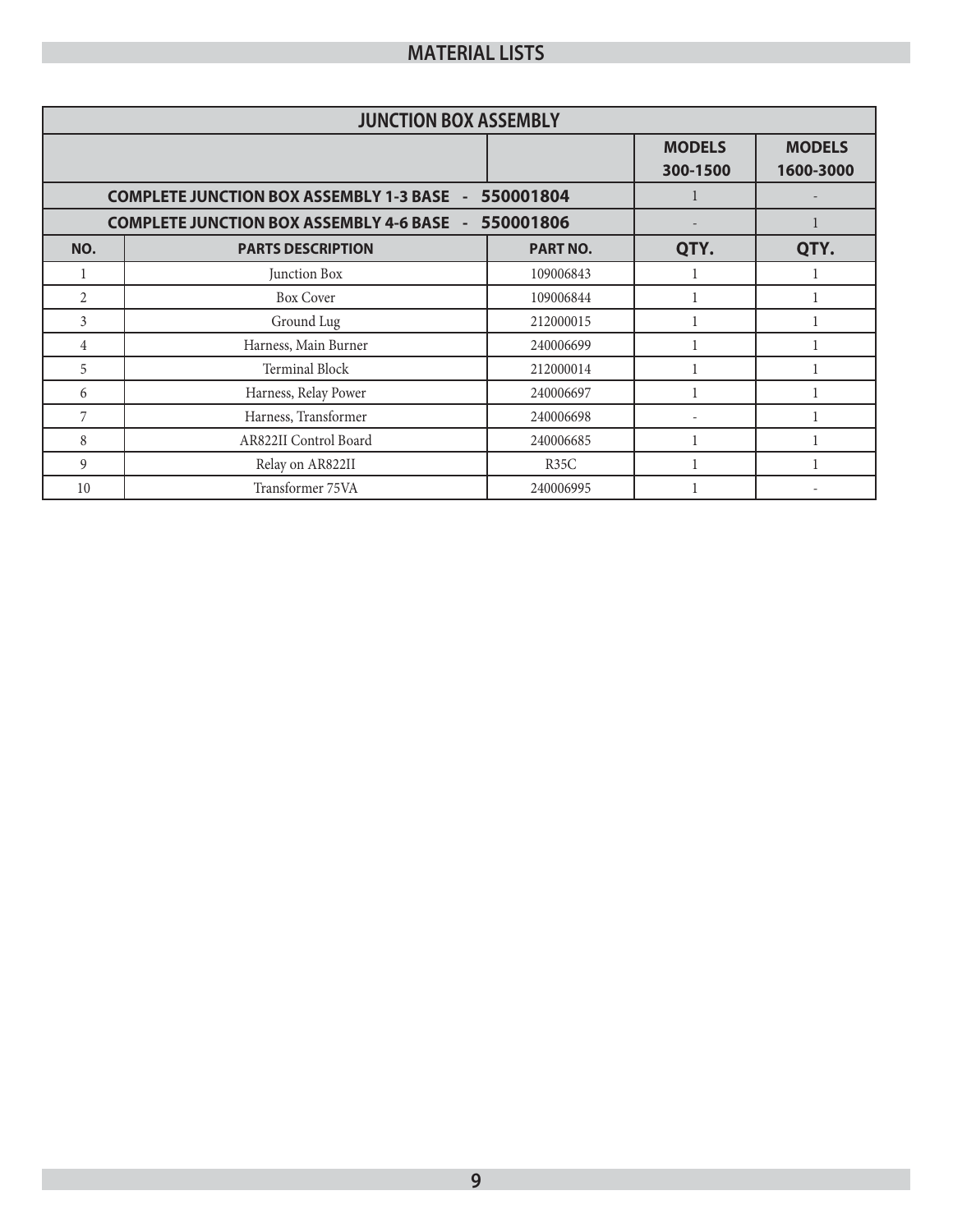|                                     | <b>WATER TRIM CARTON MATERIAL LIST</b> |             |                          |                          |                            |                    |                    |
|-------------------------------------|----------------------------------------|-------------|--------------------------|--------------------------|----------------------------|--------------------|--------------------|
|                                     |                                        |             |                          |                          | <b>QUANTITY PER CARTON</b> |                    |                    |
| <b>PARTS DESCRIPTION</b>            | PART NO.                               | <b>UNIT</b> | $WA-1$<br>41200071       | $WA-2$<br>41200072       | $WA-3$<br>41200073         | $WA-4$<br>41200074 | $WA-5$<br>41200075 |
| L4006A Aquastat                     | 240006706                              | Ea.         | 1                        |                          |                            |                    |                    |
| Well for Aquastat                   | 14662804                               | Ea.         |                          |                          |                            |                    |                    |
| Temperature/Pressure Gauge          | 1260006                                | Ea.         | 1                        |                          |                            |                    |                    |
| $1/2$ " x $1/4$ " Bushing           | 1060001                                | Ea.         |                          |                          |                            |                    |                    |
| 3/4" x 3/4" Safety Relief Valve     | 14622011                               | Ea.         |                          |                          |                            |                    |                    |
| 3/4" x 1" Safety Relief Valve       | 14622311                               | Ea.         |                          |                          |                            |                    |                    |
| 1" x 1-1/4" Safety Relief Valve     | 14622312                               | Ea.         | $\overline{\phantom{a}}$ |                          |                            | ٠                  |                    |
| 1-1/4" x 1-1/2" Safety Relief Valve | 14622313                               | Ea.         | ۰                        | $\overline{\phantom{a}}$ |                            |                    |                    |
| 1-1/2" x 2" Safety Relief Valve     | 1570028                                | Ea.         | $\overline{\phantom{a}}$ |                          |                            |                    |                    |

|                                             |           | <b>STEAM TRIM CARTON</b> |                    |                          |                            |                    |                    |
|---------------------------------------------|-----------|--------------------------|--------------------|--------------------------|----------------------------|--------------------|--------------------|
|                                             |           |                          |                    |                          | <b>QUANTITY PER CARTON</b> |                    |                    |
| <b>PARTS DESCRIPTION</b>                    | PART NO.  | <b>UNIT</b>              | $SA-1$<br>41200061 | $SA-2$<br>41200062       | $SA-3$<br>41200063         | $SA-4$<br>41200064 | $SA-5$<br>41200065 |
| 67D-1 McDonnell & Miller LWCO               | 14626042  | Ea.                      |                    |                          |                            |                    |                    |
| PA404A Pressuretrol                         | 14662015  | Ea.                      |                    |                          |                            |                    |                    |
| Gauge-water level 22-182-10 8-1/16"<br>Tube | GA-004.00 | Ea.                      |                    |                          |                            |                    |                    |
| 2-1/2" Round Steam Gage                     | 14623006  | Ea.                      |                    |                          | $\mathbf{1}$               |                    |                    |
| 3/4" x 3/4" Safety Valve                    | 1570001   | Ea.                      | 1                  | ٠                        | ٠                          | ٠                  |                    |
| 1" x 1" Pop Safety Valve                    | 1570002   | Ea.                      | ۰                  | 1                        | ٠                          | ٠                  |                    |
| $1-1/4$ " x $1-1/2$ " Safety Valve          | 1570003   | Ea.                      | ۰                  | ÷                        |                            | ٠                  |                    |
| $1-1/2$ " x 2" Safety Valve                 | 1570004   | Ea.                      | ۰                  | ٠                        | ۰                          | 1                  |                    |
| 2" x 2" Safety Valve                        | 1570005   | Ea.                      | ۰                  | $\overline{\phantom{a}}$ |                            | ٠                  | 1                  |
| 1/4" Brass Syphon Loop                      | 14643005  | Ea.                      |                    |                          |                            |                    |                    |
| 1/4" Brass Tee                              | 14693057  | Ea.                      |                    |                          |                            |                    |                    |
| 1/4" x 2" Brass TBE Nipple                  | 14607054  | Ea.                      |                    |                          |                            |                    |                    |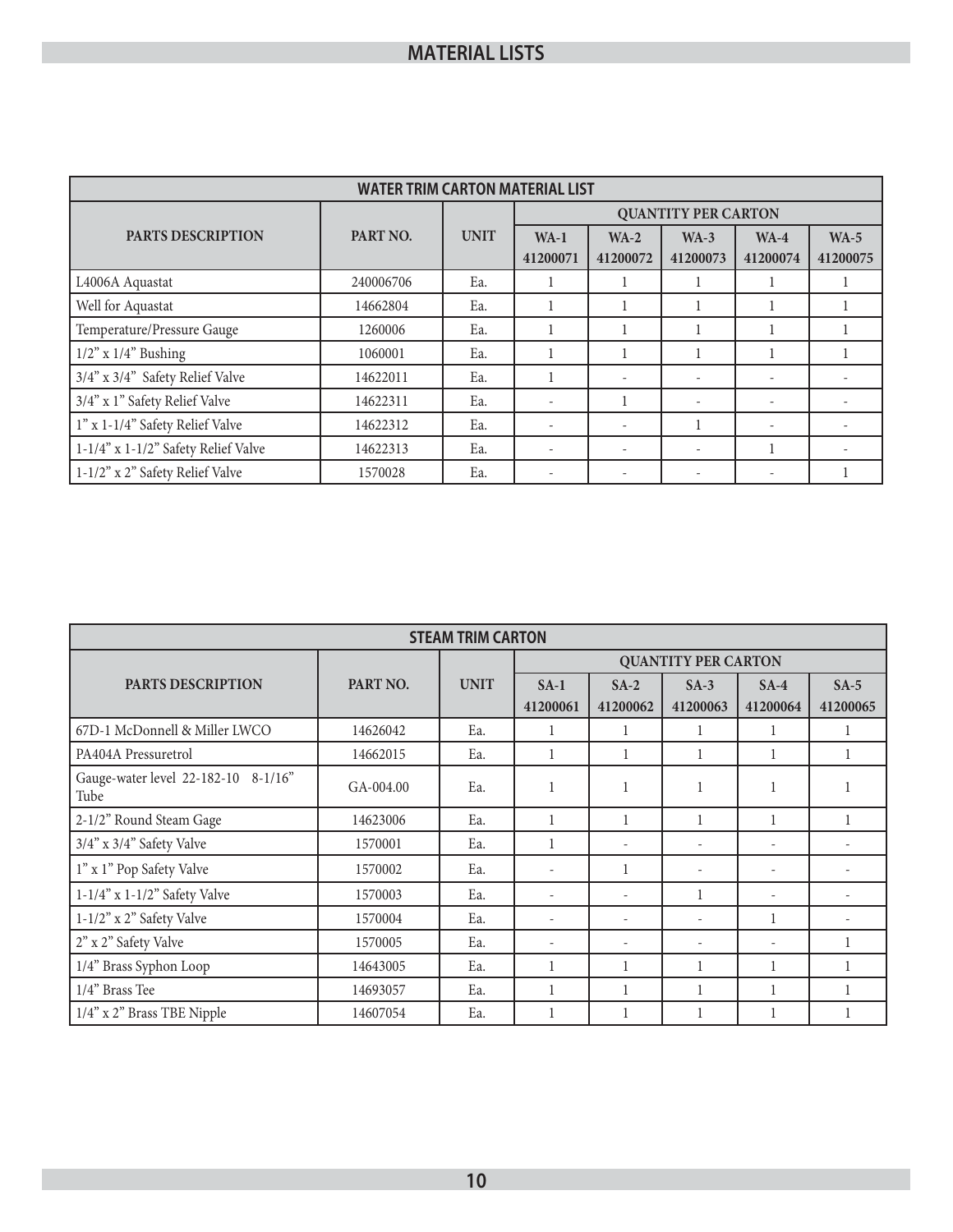

|             |                                                   | <b>COMPONENT CARTON MATERIAL LIST</b> |                        |                        |
|-------------|---------------------------------------------------|---------------------------------------|------------------------|------------------------|
| <b>ITEM</b> | PARTS DESCRIPTION                                 | Model 300<br>550001661                | Model 400<br>550001662 | Model 500<br>550001663 |
| 1           | Draft Hood                                        | 42557113                              | 42557114               | 42557115               |
| 2           | Intermediate Jacket Carton                        | 550001673                             | 550001674              | 550001675              |
| 2A          | Rear Panel                                        | 42557039AC                            | 42557040AC             | 42557041AC             |
| 2B          | Control Panel Access Door                         | 109006756AC                           | 109006757AC            | 109006758AC            |
| 2C          | Lower Access Door                                 | 109006759AC                           | 109006760AC            | 109006761AC            |
| 3           | Top Front Panel Assembly                          | 109006881                             | 109006882              | 109006883              |
| 4           | Base Assembly (see pg 3)                          | 550001667                             | 550001668              | 550001669              |
| 5           | Control Panel Assembly (not shown)                | 550001801                             | 550001801              | 550001802              |
|             | JACKET END PANEL CARTON (550001876) MATERIAL LIST |                                       |                        |                        |
| 6           | Panel End Left Upper                              |                                       | 109007170              |                        |
| 7           | Panel End Left Middle                             |                                       | 109007171              |                        |
| 8           | Panel End Left Lower                              |                                       | 109007172              |                        |
| 9           | Panel End Right Upper                             |                                       | 109007173              |                        |
| 10          | Panel End Right Middle                            |                                       | 109007174              |                        |
| 11          | Panel End Right Lower                             |                                       | 109007175              |                        |